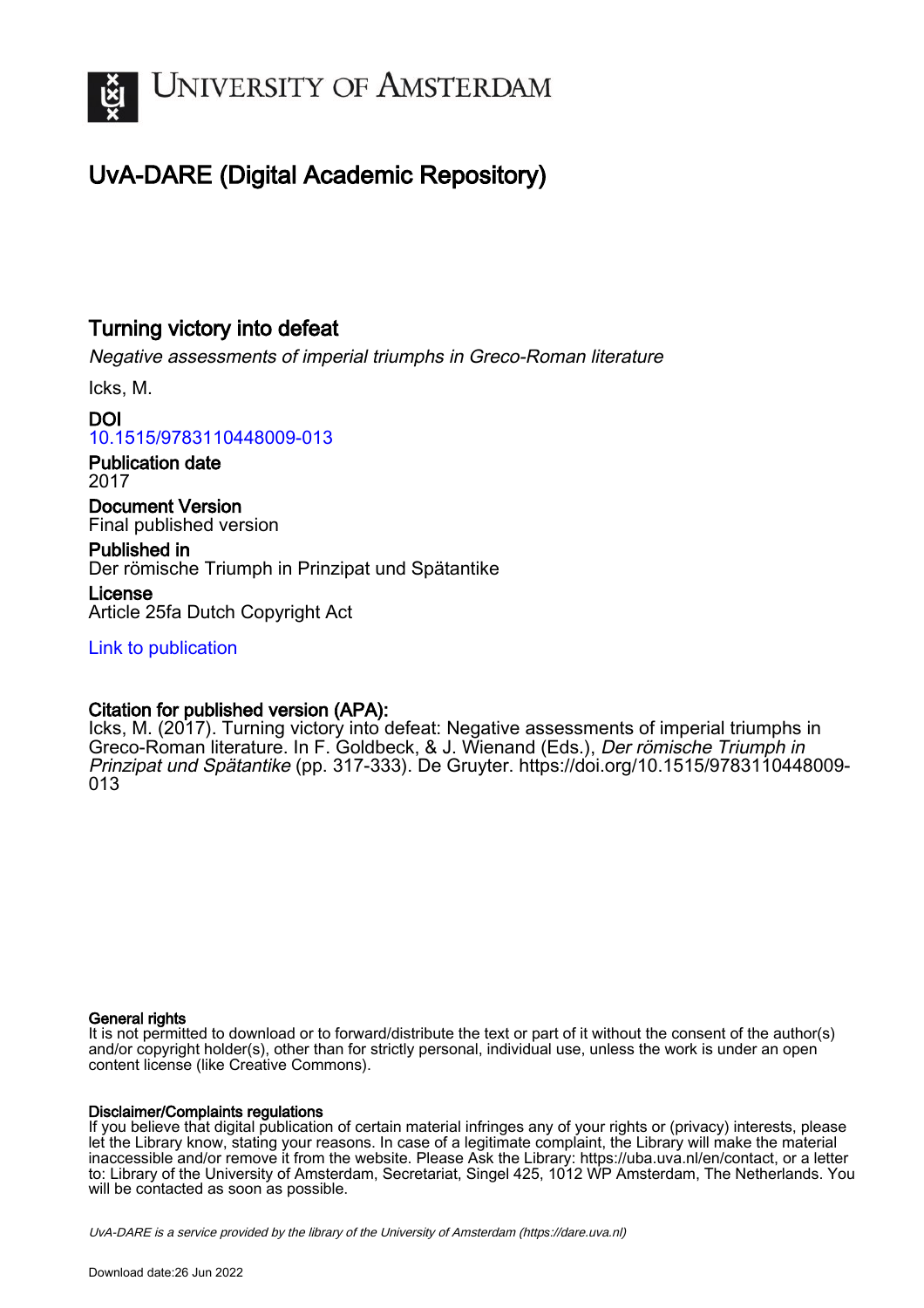## Martijn Icks **Turning Victory into Defeat**

### Negative Assessments of Imperial Triumphs in Greco-Roman Literature

**Abstract:** The *triumphus* conferred great military prestige on generals and emperors. Exploiting that prestige for their own purposes, Greco-Roman authors constructed subversive discourses around this ritual in their works. Through negative descriptions of triumphal processions, they could criticize, question or mock the accomplishments of *triumphatores* they did not like, undermining their glory and turning real or claimed victories into moral defeats. This literary weapon was particularly potent in the time of the Empire, when the senatorial elite had lost control over triumphal displays. 'Bad' triumphs of an extraordinary nature were attributed to Mark Antony, Caligula and Nero, criticizing their alleged transgressions of traditional Roman norms. However, more conventional *triumphi* could likewise come under attack by hostile historians and biographers, who used their descriptions of these events to define the limits of 'good' and 'bad' emperorship.

# **Introduction**

Crassus's ill-fated military campaign against the Parthians in 53 bc did not only end in a humiliating defeat for the Romans, but also earned the general an ignominious death. After the unfortunate commander had died in a skirmish that broke out during peace negotiations, the Parthian general Surena cut off his head and hand, sending them to the Parthian king. Yet that was not the end of Crassus's posthumous humiliation. According to Plutarch, Surena announced to the citizens of Seleucia that the defeated general was still alive and would be put on display. A mock procession was staged in the city, in which one of the Roman captives was dressed in female royal garb and forced to answer to the name of Crassus and the title of *Imperator*. He was led along the streets on horseback, accompanied by a curious entourage: $1$ 

Before him rode trumpeters and a few lictors borne on camels; from the fasces of the lictors purses were suspended, and to their axes were fastened Roman heads newly cut off; behind these followed courtesans of Seleucia, musicians, who sang many scurrilous and ridiculous songs about the effeminacy and cowardice of Crassus; and these things were for all to see.

**<sup>1</sup>** Plut. *Crass.* 32.2–3.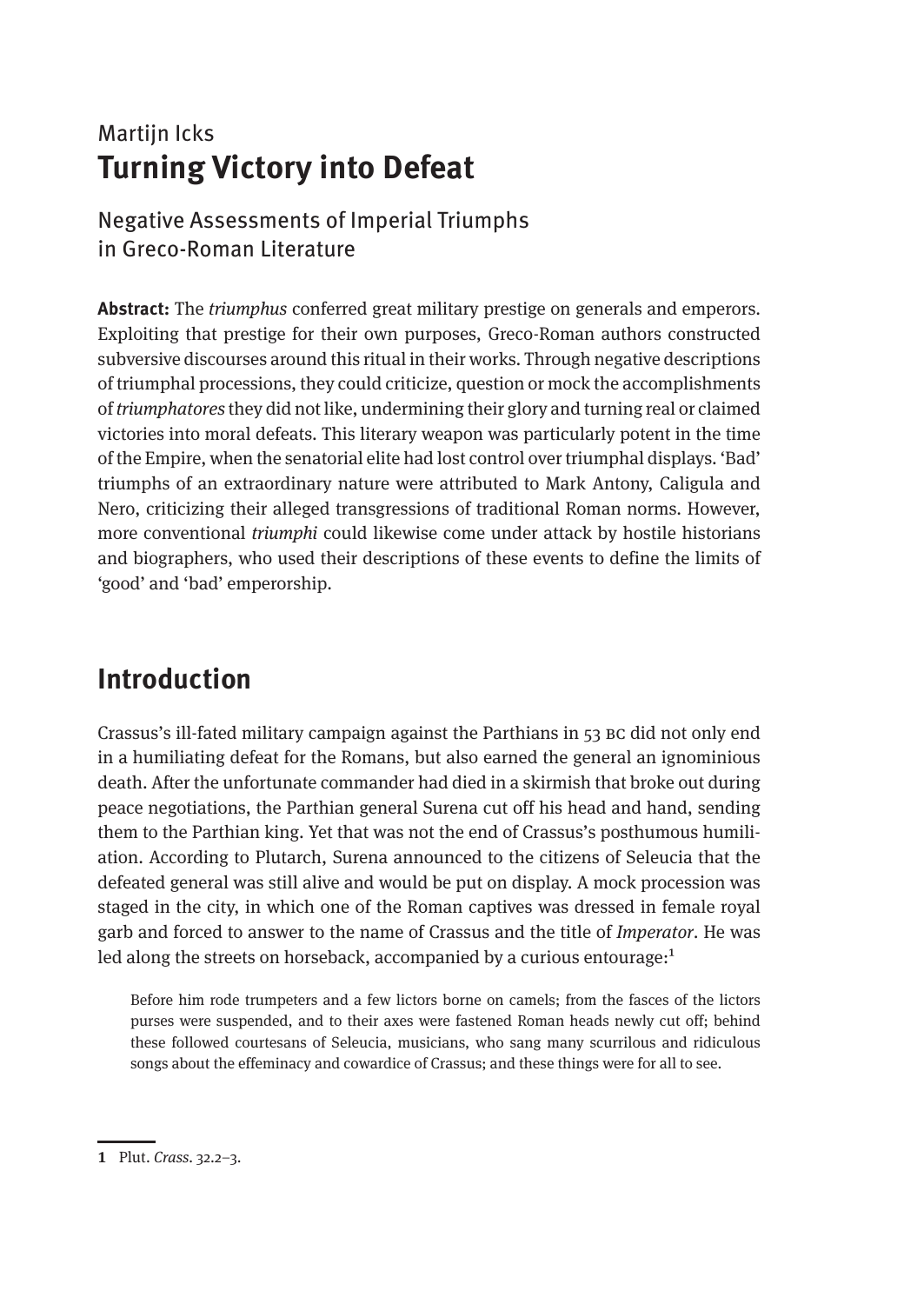Even if Plutarch had not remarked that Surena "insultingly" called the procession a triumph, this would be immediately clear to both the ancient and the modern reader. Many of the familiar elements of a Roman triumphal procession – the figure of the *triumphator*, the lictors accompanying him, even the 'soldiers' following him singing ribald songs – are present, albeit in distorted, farcical form. In short, Surena allegedly turned one of the Romans' most important rituals against them, mocking Crassus for a 'victory' which revealed his unmanliness and gained him no other trophies than the heads of his own countrymen. Apparently, the symbolic power of a Roman triumph was so great that even enemies sought to appropriate it and use it for their own ends.

The mock procession described in the *Life of Crassus* is not mentioned by any other source. Moreover, the parody could only have worked if we assume that Surena had quite a detailed notion of what went on at a Roman triumph – and that he expected the people of Seleucia to be familiar enough with the ritual to appreciate the display. The latter in particular seems doubtful. In all likelihood, the story has been elaborated or even completely invented by Plutarch to emphasize the disgrace of Crassus's defeat. Yet that does not make the episode any less interesting. It only means that it is Plutarch, rather than Surena, who is the author of the dead general's humiliation.

Since Roman triumphal processions could confer great prestige on a general, they also provided his enemies with powerful tools to attack and subvert that prestige. This fact was not lost on ancient historians and biographers. Greco-Roman literature contains many examples of triumphs which are presented in an unfavourable light by the author. Usually, such hostile accounts do not describe the staging of mock processions, as in the case of Crassus, but criticize, question or mock the accomplishments of triumphing generals. Hence they undermine the *triumphator*'s glory and turn real or claimed victories into moral defeats. In her provocative study on the Roman triumph, Mary Beard already remarked on this, noting that "writers exploited the vocabulary of triumphal subversion to symbolize the emperor's misconduct or to calibrate his impropriety."<sup>2</sup>

We need not be surprised that emperors were favourite targets. After all, the master of the Roman world enjoyed unprecedented control over the triumphal ritual and could decide for himself when and how to employ it to boost his military prestige.3 Since the senate's traditional right to grant or refuse triumphs had been reduced to anticipating or rubber-stamping the emperor's wishes, the elite could only express its disapproval by constructing subversive discourses on triumphal displays – usually after the rulers in question were safely dead. Similar subversive discourses were constructed around other imperial rituals; for instance around imperial investiture ceremonies, which were often described in topical terms to depict candidates

**<sup>2</sup>** Beard 2007: 272.

**<sup>3</sup>** Benoist 2005: 195–239.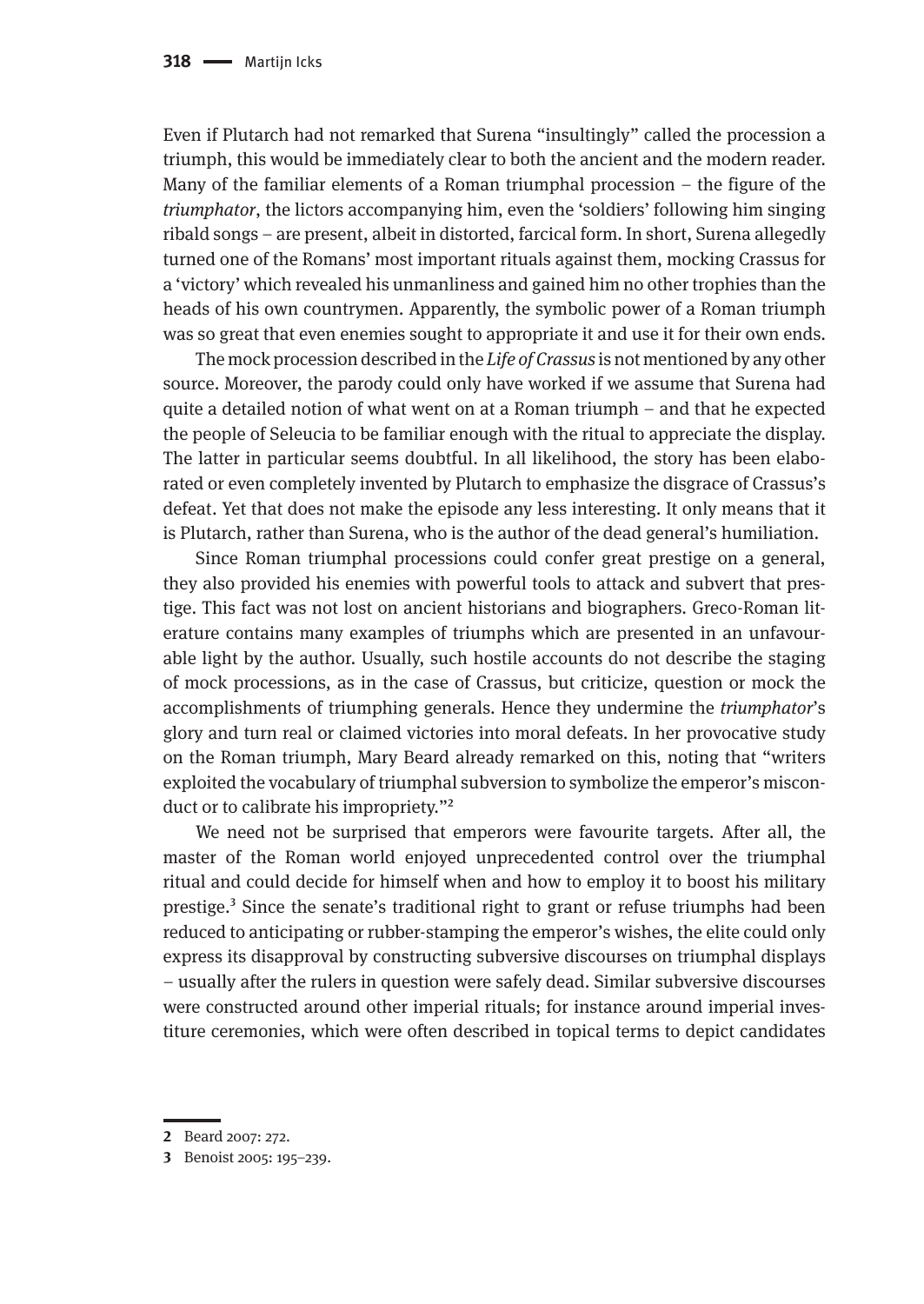for the purple as corrupt and power-hungry villains.<sup>4</sup> Because the rituals at the root of these descriptions carried so much symbolic meaning, and because Roman audiences were generally familiar with the way the ritual was supposed to proceed, hostile authors could manipulate their accounts to signal that the person at the centre of the ritual was not up to the expected standards.<sup>5</sup> Hence, literary accounts of rituals were an effective means to enhance the communication between text and readers. As the editors of the 2004 volume *Rituals in Ink* have correctly remarked: "If performed rituals matter in society, literary rituals must matter in texts."6

In this article, I will explore the tendency of ancient authors to ascribe 'bad' triumphs to 'bad' emperors. Due to the critical nature of the historical and biographical genres, such negative examples are more numerous than purely positive interpretations of triumphs, which are mostly limited to panegyric. Whether these hostile accounts provide accurate reflections of 'what really happened' is not the issue here. Regardless of veracity, the reasons that historians and biographers give for mocking or condemning triumphing emperors and the strategies they employ to do so can tell us much about their norms and expectations. The central question is: how did Greco-Roman authors use the imperial triumph in their accounts to define the limits of 'good' and 'bad' emperorship?

### **Extraordinary triumphs**

#### **Mark Antony**

Several 'bad' triumphs in Greco-Roman literature are marked as such by the *triumphator* deliberately ignoring the conventions of the ritual, shaping it into something new to suit his purposes. One famous example precedes the rise of the Empire. In his biography of Mark Antony, Plutarch goes into some detail about the commander's military exploits in the East. Antony was co-ruling the Roman territories with Octavian at the time, but resided in Alexandria as Queen Cleopatra's lover. In 34 bc, he marched his troops into the kingdom of Armenia, which had abandoned him in

**<sup>4</sup>** See Icks 2011 and Icks 2012. A particularly good example is Ammianus's farcical account of the elevation of the usurper Procopius (AD 365–366), who was "raised in a laughable manner to this dishonor of all honours" (26.6.16), although the passage presents Procopius as inept rather than villainous.

**<sup>5</sup>** Buc 2001 has drawn attention to the manipulation of the descriptions of ruler rituals in early medieval sources, arguing that "in some political cultures at least, it may be ritual-in-text rather than ritual-in-performance that best legitimizes or delegitimizes" (8). Likewise, in her volume on the failure of ritual, Ute Hüsken has remarked that "All ritual texts are likely to express above all the agenda of those who composed the texts and of those in charge of transmitting them" (Hüsken 2007: 343).

**<sup>6</sup>** Barchiesi/Rüpke/Stephens 2004: vii.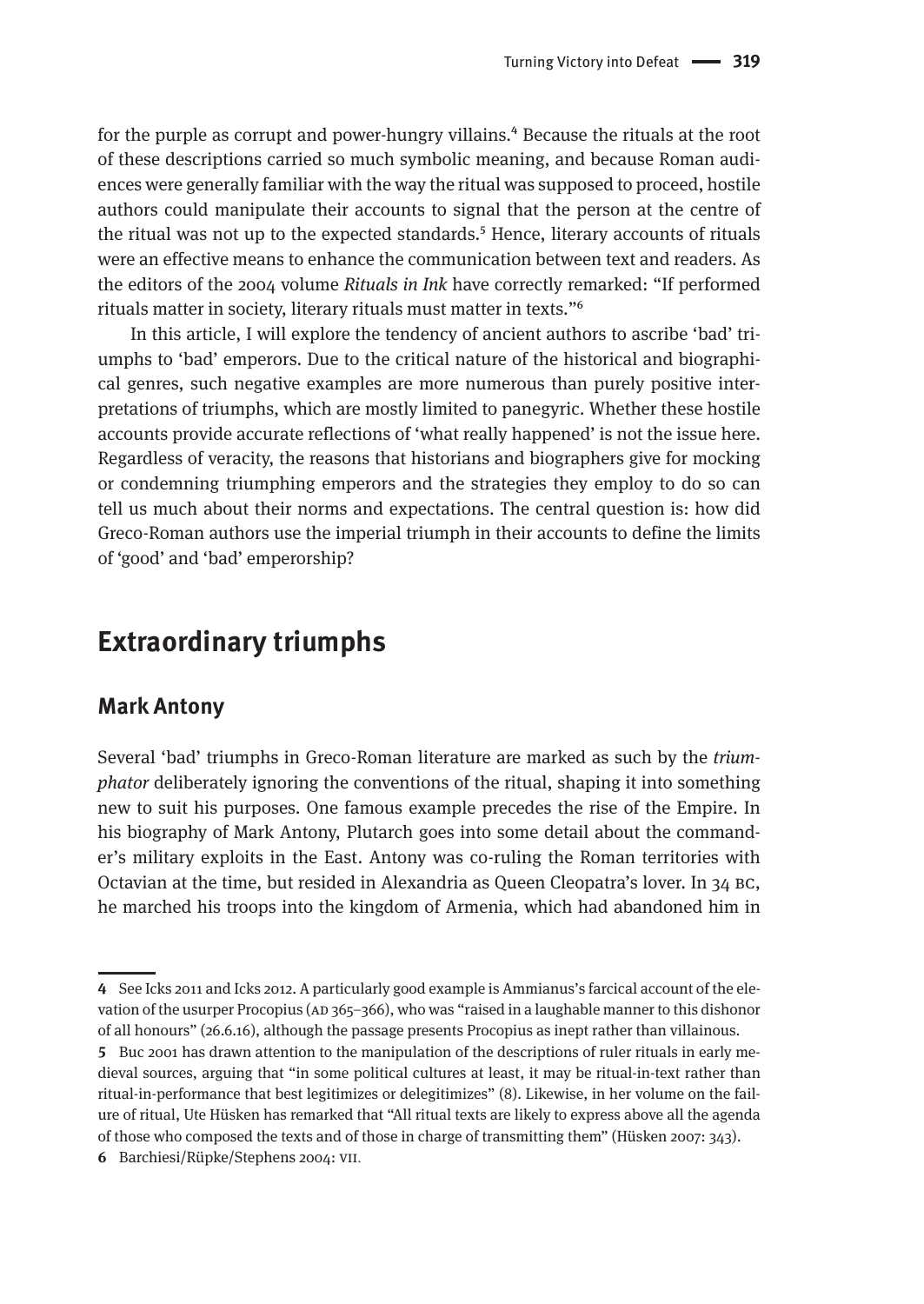his campaign against the Parthian Empire two years earlier. According to Plutarch, Antony persuaded the Armenian king Artavasdes II to come to him, "seized him, and took him in chains down to Alexandria, where he celebrated a triumph". The details of this ritual are not described, but the biographer notes that "herein particularly did he give offence to the Romans, since he bestowed the honourable and solemn rites of his native country upon the Egyptians for Cleopatra's sake".<sup>7</sup> Cassius Dio elaborates on the story, describing how Antony drove into the city upon a chariot "in a kind of triumphal procession", presenting the spoils of war and the Armenian royal family to Cleopatra. The Egyptian queen made a splendid figure, sitting upon a gilded chair upon a platform plated with silver. However, "the barbarians addressed no supplications to her, nor made obeisance to her, ... but merely addressed her by name".<sup>8</sup>

In both accounts, Antony's presumptuous decision to stage a Roman triumph in a foreign country, in honour of a foreign queen, indicates that he has turned his back on Rome and has become a foreigner himself. A regular triumph would culminate at the Capitol, where the victorious general would sacrifice to Jupiter, thus fulfilling the vows he had made before he set out and dedicating his victory to Rome's supreme deity.9 Antony's triumph culminates before the throne of Cleopatra, placing her at the centre of the ritual. This allegation enhances the portrait that both authors paint of Antony, namely that of a man who could not control his passions and was so smitten with the Egyptian queen that it seriously compromised his ability to act virtuously and sensibly.<sup>10</sup> As Christopher Pelling has noted in his commentary on Plutarch's biography, the author does not criticize Antony's military confrontation with Artavasdes, but saves his vitriol for the ensuing triumph to strengthen the image of the talented general who loses his head over a beautiful woman.11 Significantly, even the captured Armenians in Dio's account prove themselves Antony's superiors in this regard, refusing to prostrate themselves before the Egyptian queen. Moreover, both Plutarch and Dio record a subsequent scene in which the Roman commander grants Cleopatra, her son Caesarion, and her children by Antony territories to rule over. These do not only include Antony's recent and future conquests, but Roman lands as well – another affront that proved that Antony's allegiance no longer lay with the people of Rome.<sup>12</sup>

Discussing the accounts of Plutarch and Dio, Ronald Syme has commented that "hostile propaganda has so far magnified and distorted these celebrations that accu-

**<sup>7</sup>** Plut. *Ant.* 50.4: τὰ καλὰ καὶ σεμνὰ τῆς πατρίδος.

**<sup>8</sup>** Cass. Dio 49.40.3: ἐν ἐπινικίοις τισὶν.

**<sup>9</sup>** Künzl 1988: 85–94; Beard 2007: 82.

**<sup>10</sup>** According to Plutarch, Antony's love for Cleopatra was his "crowning evil" which "roused and drove to frenzy many of the passions that were still hidden and quiescent in him, and dissipated and destroyed whatever good and saving qualities still offered resistance" (*Ant.* 25.1).

**<sup>11</sup>** Pelling 1988: 240.

**<sup>12</sup>** Plut. *Ant.* 54.3–6; Cass. Dio 49.41.1–4.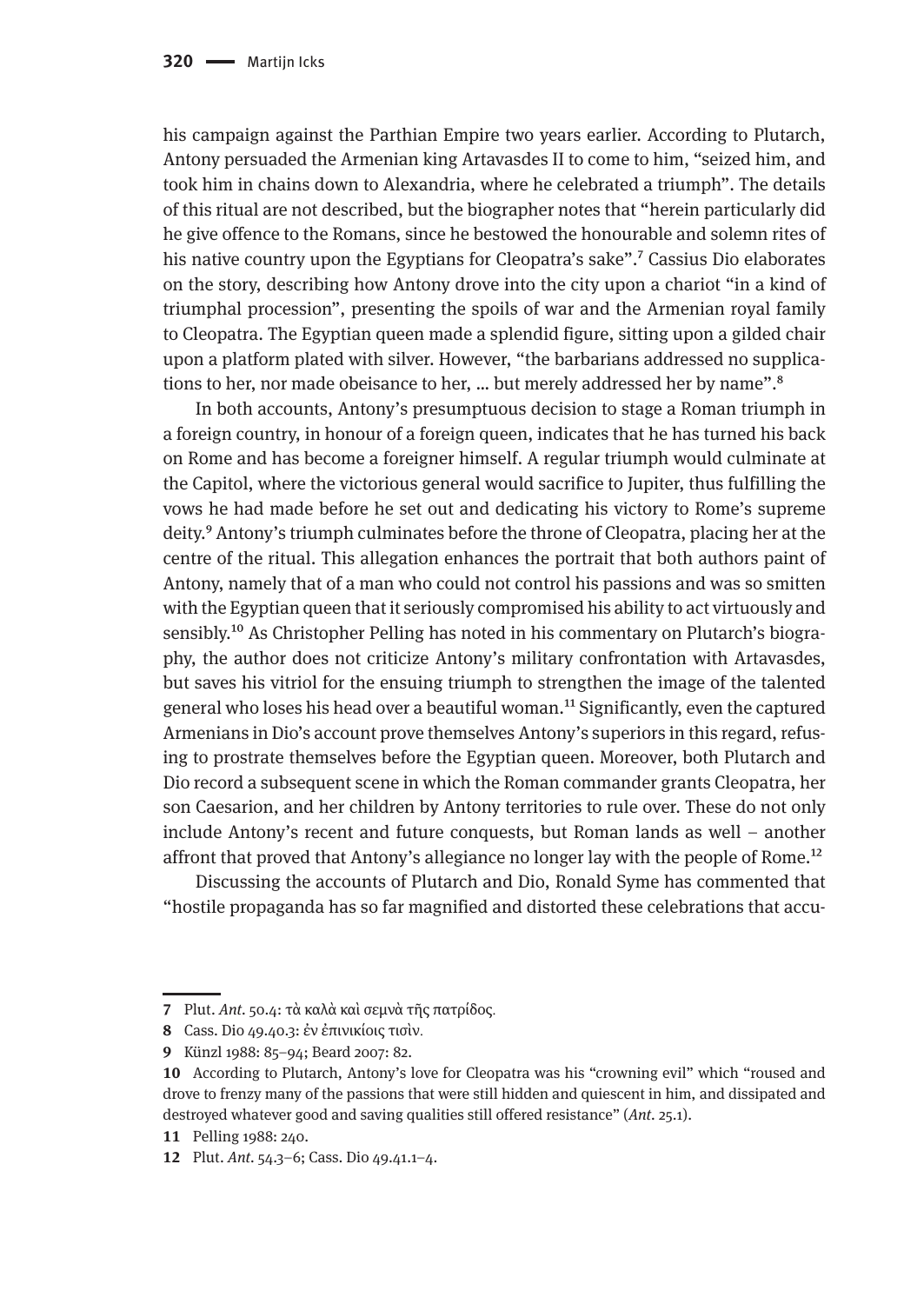racy of fact and detail cannot be recovered".<sup>13</sup> Nevertheless, it is interesting that older accounts do not mention an Alexandrian triumph at all. Strabo merely states that Artavasdes was "carried off prisoner to Alexandria by Antony and was paraded in chains through the city". Velleius Paterculus, whose portrayal of Antony is far from favourable, records that the general "obtained possession of the person of King Artavasdes by deceit, and bound him with chains". He does not tell us what happened to the king afterwards, but in the same chapter, he records that Antony had ordered that he should henceforth be called the new Father Liber, and had driven through Alexandria in a Bacchic chariot, wearing a saffron robe of gold and holding a thyrsus in his hand.14 Other authors also mention that Antony associated himself with Dionysus.15 As A. J. Woodman has remarked, this strategy allowed the Roman general to emphasize his ties with the Ptolemaic dynasty, which had long been connected to the Dionysus cult, and to evoke the memory of Alexander the Great, who was also associated with the god.<sup>16</sup> Therefore, Paterculus's story may well be grounded in fact.

Several modern scholars have assumed that Antony's Dionysian procession was also the event at which Artavasdes was paraded through the streets in chains.<sup>17</sup> However, it should be noted that Paterculus does not state this anywhere, nor does any other ancient author. At best, it can be argued that both events are mentioned in the same chapter and therefore may well have occurred at the same time. Yet even if we accept this hypothesis, it would not necessarily mean that Antony intended the procession to be seen as a 'proper' Roman triumph.<sup>18</sup> Whether he did or not, it is significant that some authors chose to present it as such and hence turned their description of the event into an accusation. Most likely, this interpretation originated with Octavian and his supporters, who had every reason to cast suspicion on Antony as a traitor who had abandoned the rites and values of his ancestors.<sup>19</sup> The story would have sounded plausible to most contemporary Romans, especially since a 'genuine' triumph also had Dionysian connotations.<sup>20</sup> By the time that Plutarch and Dio wrote their accounts of Antony, the allegation that he had usurped the triumphal ritual for

**<sup>13</sup>** Syme 1967: 270. Plutarch's sources for Mark Antony's biography are discussed by Pelling 1988: 26–31. They include Asinius Pollio and Q. Dellius, both of whom initially supported Antony, but abandoned him in the course of the war. The latter may have written against Antony in the propaganda wars of the late thirties.

**<sup>14</sup>** Strab. 11.14.15; Vell. Pat. 2.82.3–4.

**<sup>15</sup>** Woodman 1983: 213–214 lists several passages, such as Socrates of Rhodes, fr. 2, Sen. *Suas.* 1.6–7 and Plut. *Ant.* 24.3, 26.3. According to the latter, Dionysus was the god "to whom Antony always likened and attached himself most" (75.4). For non-literary evidence, see Tondriau 1949: 130–132.

**<sup>16</sup>** Woodman 1983: 213–215.

**<sup>17</sup>** Woodman 1983: 215; Huzar ²1986: 182–183.

**<sup>18</sup>** Huzar ²1986: 182.

**<sup>19</sup>** Beard 2007: 269.

**<sup>20</sup>** Versnel 1970: 235–254, 288–299; Bastien 2007: 172–179.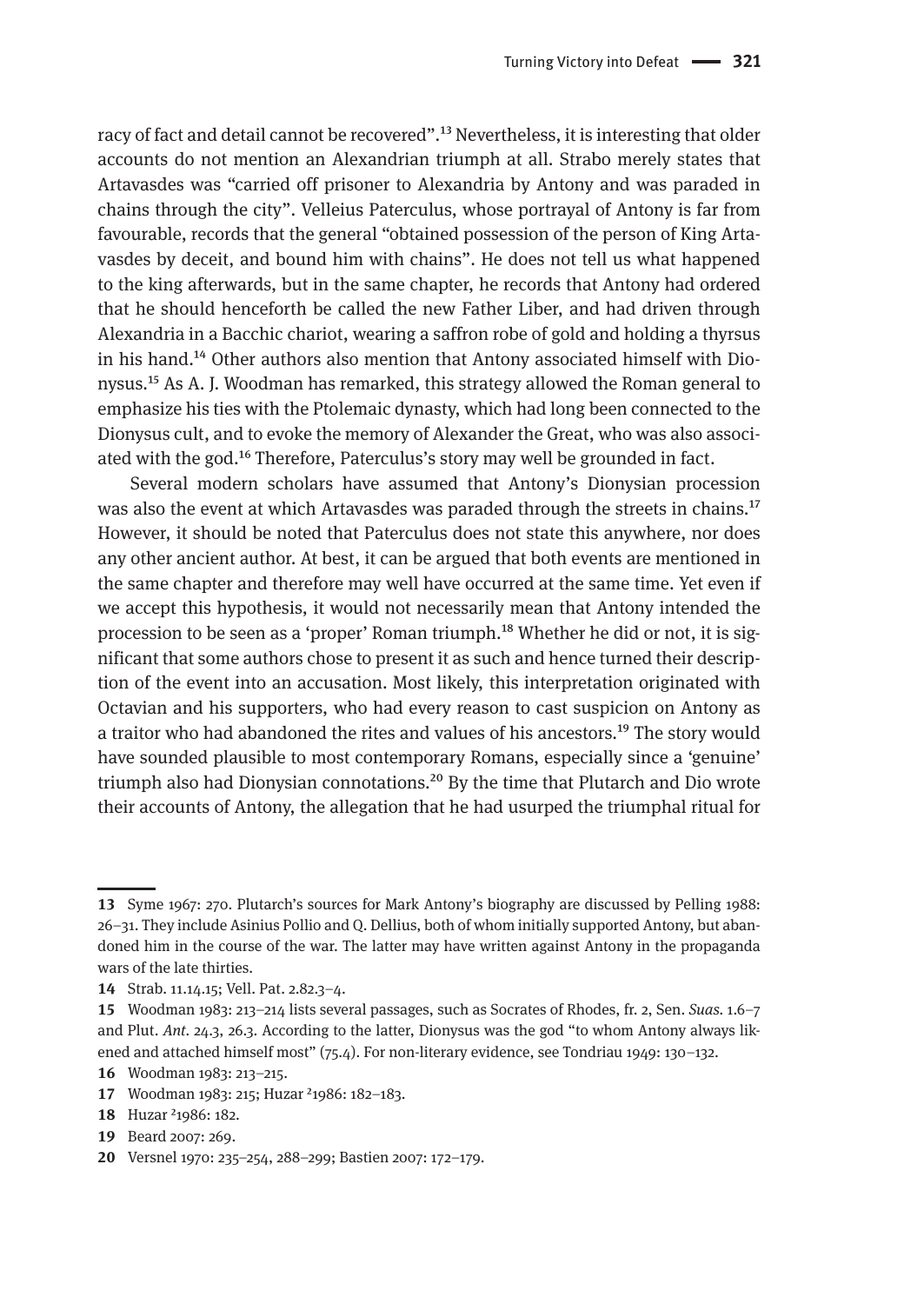the sake of Cleopatra may well have been considered historical fact. History, as usual, was written by the victors.

#### **Caligula**

The emperor Caligula offers a prime example of a ruler whose triumphal displays are mercilessly mocked by ancient authors. Lacking the military prestige of Augustus or Tiberius, the young emperor sought to compensate for this by launching a campaign against the northern barbarians. The results did not meet his expectations. After his troops had failed to gain any significant victories in Germany, the emperor marched towards the Channel, apparently planning to invade Britain. However, instead of crossing over to the unconquered island, he gave an order that has puzzled scholars to this day. As Suetonius records:<sup>21</sup>

Finally, as if he intended to bring the war to an end, he drew up a line of battle on the shore of the Ocean, arranging his ballistas and other artillery; and when no one knew or could imagine what he was going to do, he suddenly bade them gather shells and fill their helmets and the folds of their gowns, calling them 'spoils from the Ocean, due to the Capitol and Palatine.' As a monument of his victory he erected a lofty tower, from which lights were to shine at night to guide the course of ships, as from the Pharos. Then promising the soldiers a gratuity of a hundred denarii each, as if he had shown unprecedented liberality, he said, 'Go your way happy; go your way rich'.

It has been suggested that Caligula issued his peculiar command to humiliate his soldiers because they refused to cross the Channel.<sup>22</sup> Although this is a plausible explanation, neither Suetonius nor Cassius Dio mentions anything of the sort. Both authors prefer to present Caligula's claim to have conquered the Ocean as genuine, thus strengthening the image of the young emperor as a madman with delusions of divinity. All the acts mentioned by Suetonius – the collection of booty, the erection of a victory monument, the promise of a donative – were regularly performed by victorious generals. Allegedly, the emperor also requested a grander triumph than had ever been celebrated before, but ultimately settled for the lesser honour of an ovation due to a conflict with the senate.<sup>23</sup> According to Dio, the senators had hesitated at bestowing great praise on Caligula "for some trivial exploit or none at all", reason-

**<sup>21</sup>** Suet. *Cal.* 46. Cass. Dio 59.25.1–3 also mentions the story.

**<sup>22</sup>** Balsdon 1934: 91–92; Wardle 1994: 312–315; Winterling ²2007: 112–113. Apparently, the soldiers initially refused to cross the Channel before Claudius's invasion as well, because it fell outside the limits of the known world (Cass. Dio 60.19.2–3). Barrett 1989: 135–138 rejects the humiliation hypothesis, arguing that Caligula did not intend to cross the Channel at this time.

**<sup>23</sup>** Suet. *Cal.* 47–49.2. Since Caligula only celebrated an ovation, he probably never requested a triumph at all: Barrett 1989: 138; Wardle 1994: 315–317.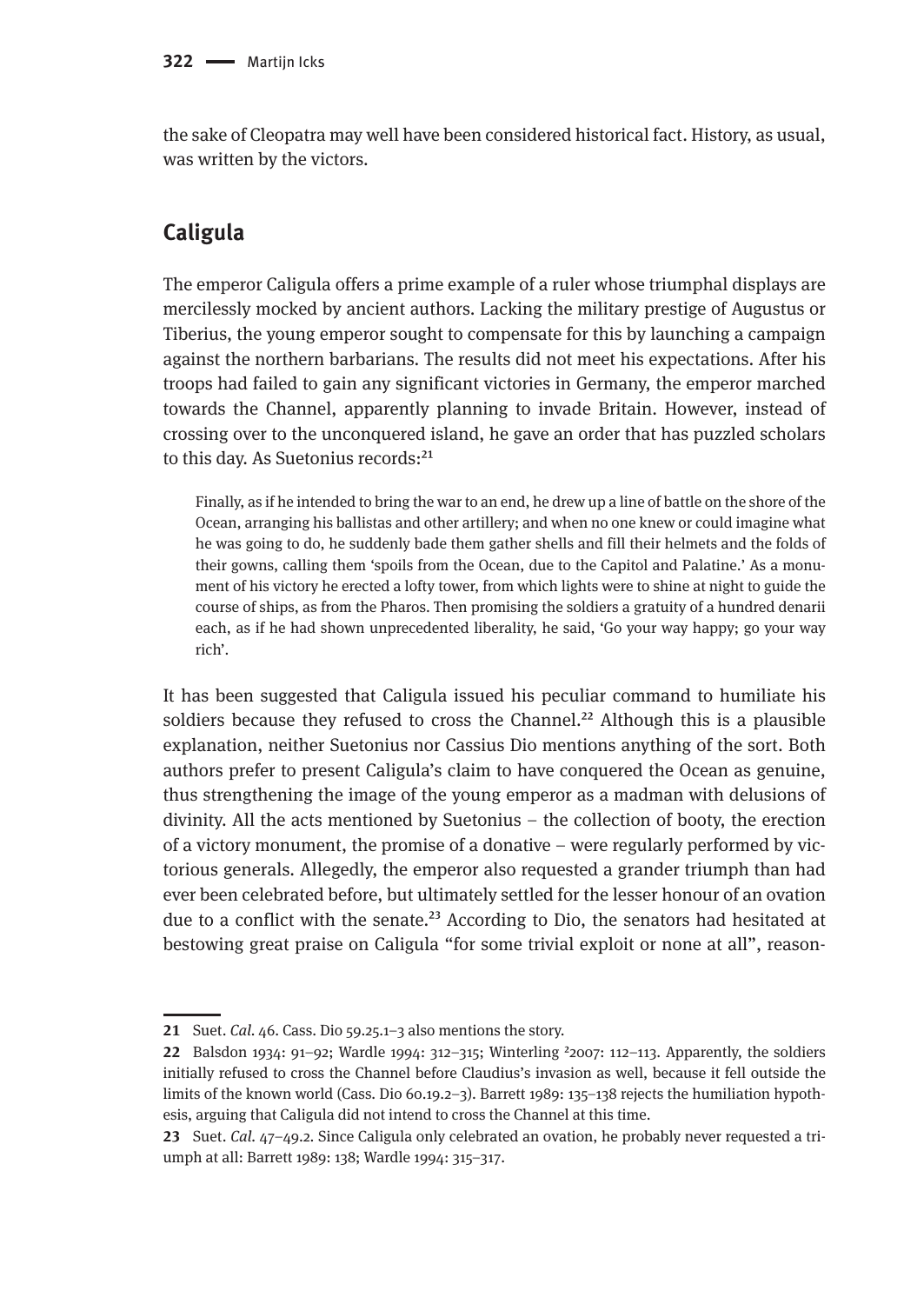ing that this would only give the appearance that they were mocking their sovereign. Unfortunately, the emperor did not follow their logic and exploded in anger, coming within a hair's breadth of destroying the senate altogether.<sup>24</sup> Of course, the notion that the Curia would deny the emperor honours because he had not earned them is ludicrous. However, Dio's account once more highlights the shrill contrast between Caligula's military pretensions and his actual military track record, which was virtually non-existent.

Even more peculiar than the story of Caligula's victory over Oceanus are the accounts of his triumph at the Gulf of Baiae. It is possible that the emperor staged this ritual after his return from the shores of the Channel, although our sources treat these as two completely separate events.<sup>25</sup> According to Dio, who offers the most detailed account, Caligula did not consider it a great achievement to drive a chariot on land and opted for something more challenging.26 He ordered the construction of a bridge made from ships crossing the waters between Puteoli and Bauli. The historian continues:27

When all was ready, he put on the breastplate of Alexander (or so he claimed) [ὥς γε ἔλεγε], and over it a purple silk chlamys, adorned with much gold and many precious stones from India; moreover he girt on a sword, a shield as well, and donned a garland of oak leaves. Then he offered sacrifice to Neptune and some other gods and to Envy (in order, as he put it, that no jealousy should attend him), and entered the bridge from the end at Bauli, taking with him a multitude of armed horsemen and foot-soldiers; and he dashed fiercely into Puteoli as if he were in pursuit of an enemy. There he remained during the following day, as if resting from battle; then, wearing a gold-embroidered tunic, he returned in a chariot over the same bridge, being drawn by race-horses accustomed to win the most victories. A long train of what purported to be spoils [ὡς καὶ λάφυρα] followed him, including Darius, a member of the Arsacid family, who was one of the Parthians then living in Rome as hostages. His friends and associates in flowered robes followed in vehicles, and then came the army and the rest of the throng, each man dressed according to his individual taste.

After this dazzling display, Caligula climbed a platform and addressed his troops, praising them for their valiant efforts and granting them a donative. A feast ensued that lasted all night, with the emperor getting very drunk and hurling many of his men into the water. On this note, the celebrations ended.<sup>28</sup>

**<sup>24</sup>** Cass. Dio 59.25.4–5: ἐπὶ μηδεμιᾶ ἢ μικρᾶ τινι. Presumably, the 'divine honours' which the senators withheld from Caligula were connected to the triumph he intended to celebrate (59.25.3).

**<sup>25</sup>** Winterling ²2007: 120–124. In Dio's chronological account, the triumph at Baiae (59.17.1–11) precedes the emperor's victory over Oceanus (59.25.1–3).

**<sup>26</sup>** Caligula's desire to defy nature is a recurring theme in ancient literature. Whereas the emperor wanted to drive a chariot across water, Suetonius records that the triremes in which he had entered the Ocean were carried to Rome overland for most of the way (*Cal.* 47).

**<sup>27</sup>** Cass. Dio 59.17.3–6.

**<sup>28</sup>** Cass. Dio 59.17.6–10. Suetonius offers a shorter account: Suet. *Cal.* 19.1–3, 32.1. It is impossible to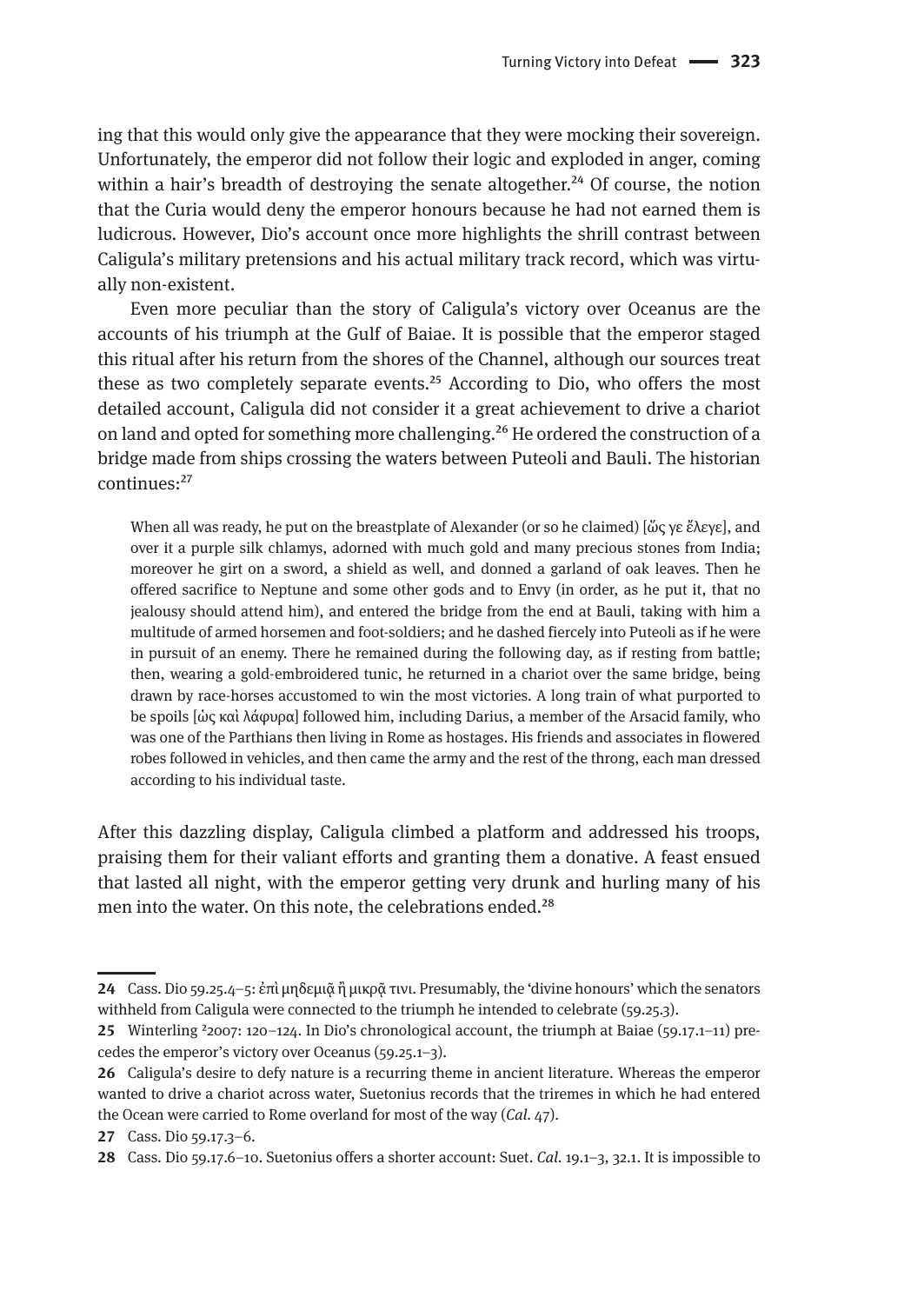Aloys Winterling has plausibly interpreted the spectacle as an attempt to create a new kind of triumphal ritual combining Hellenistic and Roman elements. It did not only demonstrate the emperor's unlimited power, but also hinted at his ability to cross the Channel and conquer Britain, should he want to. Moreover, it was a conscious move away from Rome and the senate, and therefore an unmistakable statement that Caligula wanted to detach himself from the Republican traditions of the principate and no longer sought the praise or approval of the Curia.<sup>29</sup> In the eyes of Cassius Dio, however, the ritual just demonstrated the emperor's unlimited hubris. The author mentions how Caligula boasted that even Neptune was afraid of him and his men, and how he made fun of Darius and Xerxes – kings who were themselves considered symbols of extreme pride – because their ship bridges over the Hellespont paled into insignificance next to his own construction.<sup>30</sup> The emperor's aspiration to be a new Alexander also bespeaks his inflated opinion of himself. It was all too easy for Dio to burst this bubble. When the historian casts doubt on the authenticity of Caligula's breastplate, questioning whether it had truly belonged to the great conqueror, he also casts doubt on the emperor himself, ridiculing his absurd pretensions.

The rest of Dio's account likewise undermines Caligula's prestige. It is important to note that the first part of the triumphal ritual is in fact no triumph at all, since it precedes the 'victory' celebrated in the second part. Rather, it is an enactment of the emperor going into battle, including the customary sacrifices to the gods before the start of the campaign and a mad dash over the bridge "as if he were in pursuit of an enemy".31 The 'captives' the young ruler brings back with him were certainly not the spoils of any conquest, but had been brought from Rome to play their part in the spectacle. The 'triumph', in short, celebrates a victory the emperor had never really won, but which he only staged, like an actor in a play. Describing the feast that followed the performance, Dio notes that "fires were lighted on all sides, as in a theatre", once more drawing attention to the artificiality of the event.<sup>32</sup> The message seems clear. Real conquerors celebrated real triumphs, referencing battles that had actually taken

determine whether Dio is directly dependent on Suetonius, but the many similarities between both works at least suggest that they used the same sources (Wirth 1985: 42; see also Millar 1964: 85–86, arguing that it is an "attractive possibility" that Dio used Suetonius directly for his account of the reign of Augustus).

**<sup>29</sup>** Winterling ²2007: 120–124. See also Kleijwegt 1994, who makes a compelling case that Caligula staged the Baiae spectacle as "a ritualized change of alliance after his fall-out with the senate" (669), using it to strengthen his ties to the military instead.

**<sup>30</sup>** Cass. Dio 59.17.11. Suetonius also mentions Xerxes, but suggests that Caligula's true reason for building the bridge was to defy a prediction by the astrologer Thrasyllus, who had told Tiberius that Caligula had no more chance of gaining the throne than of riding over the Gulf of Baiae with horses (*Cal.* 19.3).

**<sup>31</sup>** Cass. Dio 59.17.4: καθάπερ ἐπὶ πολεμίους τινὰς.

**<sup>32</sup>** Cass. Dio 59.17.9.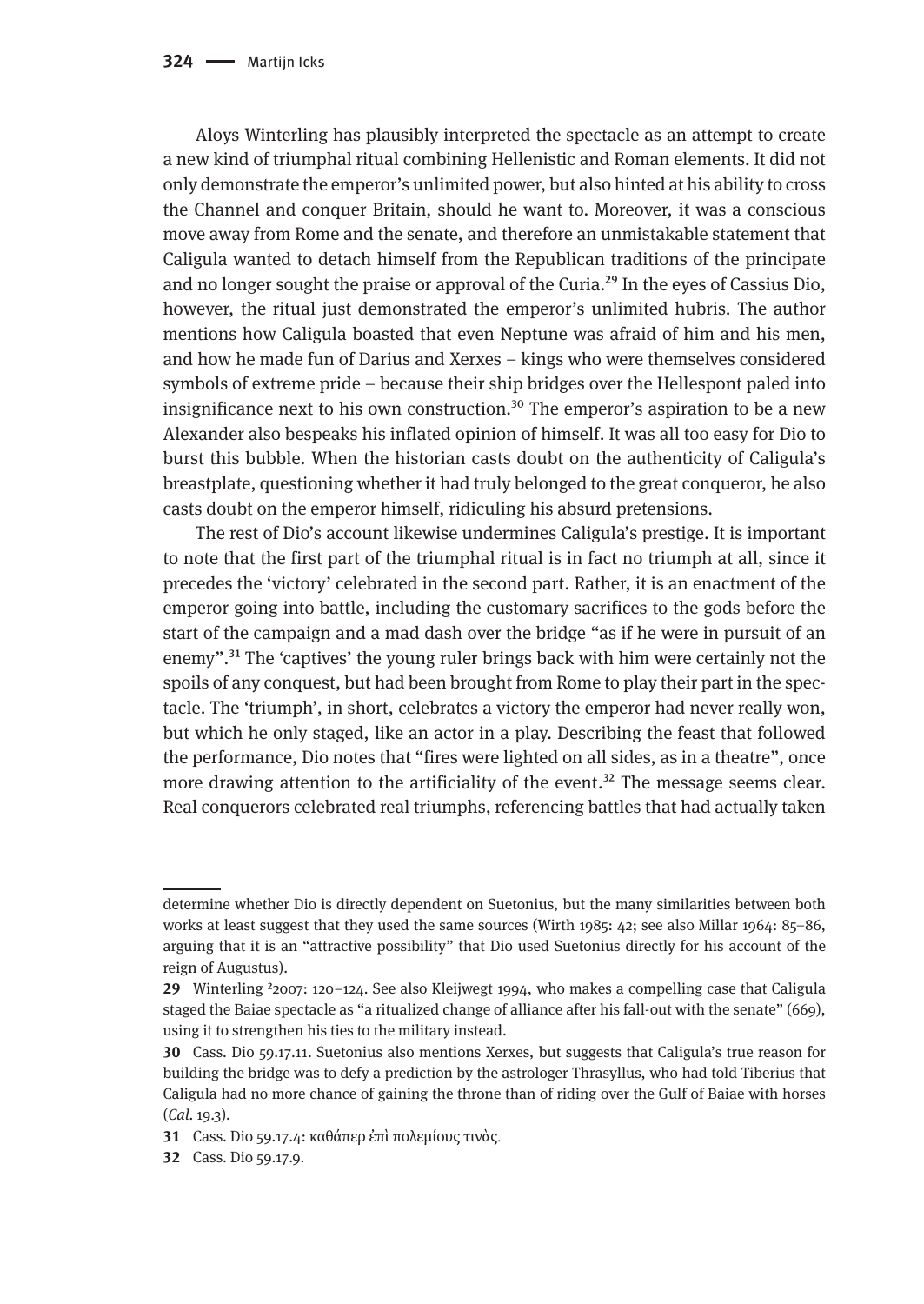place. Caligula, in contrast, had only phony victories to boast of. His triumph was full of sound and fury, signifying nothing.

#### **Nero**

Like Caligula, Nero was not an emperor who enjoyed great military prestige. Instead of setting out to conquer foreign lands, he tried to manifest himself as a cultural leader, publicly performing as a singer and an actor.<sup>33</sup> As part of this cultural program, he traveled to Greece in AD 67 to participate in the Olympic Games and several other festivals, winning many prizes for chariot-driving, singing and acting.<sup>34</sup> Suetonius describes how the emperor returned to Italy in triumph, visiting several cities before he entered Rome:<sup>35</sup>

Returning from Greece, since it was at Naples that he had made his first appearance, he entered that city with white horses through a part of the wall which had been thrown down, as is customary with victors in the sacred games. In like manner he entered Antium, then Albanum, and finally Rome; but at Rome he rode in the chariot which Augustus had used in his triumphs in days gone by, and wore a purple robe and a Greek cloak adorned with stars of gold, bearing on his head the Olympic crown and in his right hand the Pythian, while the rest were carried before him with inscriptions telling where he had won them and against what competitors, and giving the titles of the songs or of the subject of the plays. His car was followed by his claque as by the escort of a triumphal procession [*sequentibus currum ovantium ritu plausoribus*], who shouted that they were the attendants of Augustus and the soldiers of his triumph.

The procession made its way through the arch of the Circus Maximus, across the Velabrum and the Forum, and ended at the temple of Apollo on the Palatine. Victims were slain along the route, while Nero was sprinkled with sweets and ribbons. Cassius Dio, who also records the event, mentions that the streets were decorated with garlands and that the whole population and the senate acclaimed the emperor as 'Olympian Victor', 'Pythian Victor', 'our Hercules' and 'our Apollo'.36

Clearly, Nero's entry in Rome as described by these authors is highly reminiscent of a triumphal procession. John Miller has pointed out that Nero seems to have introduced several variations on traditional triumphal elements. For instance, the wreath of laurel that a *triumphator* would traditionally wear on his head had been replaced

**<sup>33</sup>** Morford 1985; Champlin 2003.

**<sup>34</sup>** For more on Nero's Greek tour, see Griffin 1984: 162–163; Morford 1985: 2024–2026; Alcock 1994; Champlin 2003: 53–61.

**<sup>35</sup>** Suet. *Nero* 25.1.

**<sup>36</sup>** Suet. *Nero* 25.2; Cass. Dio 63.20.1–6. Since the descriptions of Suetonius and Cassius Dio are quite similar, but differ in some of the details, they likely used a common source: Bradley 1978: 148; Griffin 1984: 230–231. Unfortunately, the corresponding passage in Tacitus's *Annales* has been lost.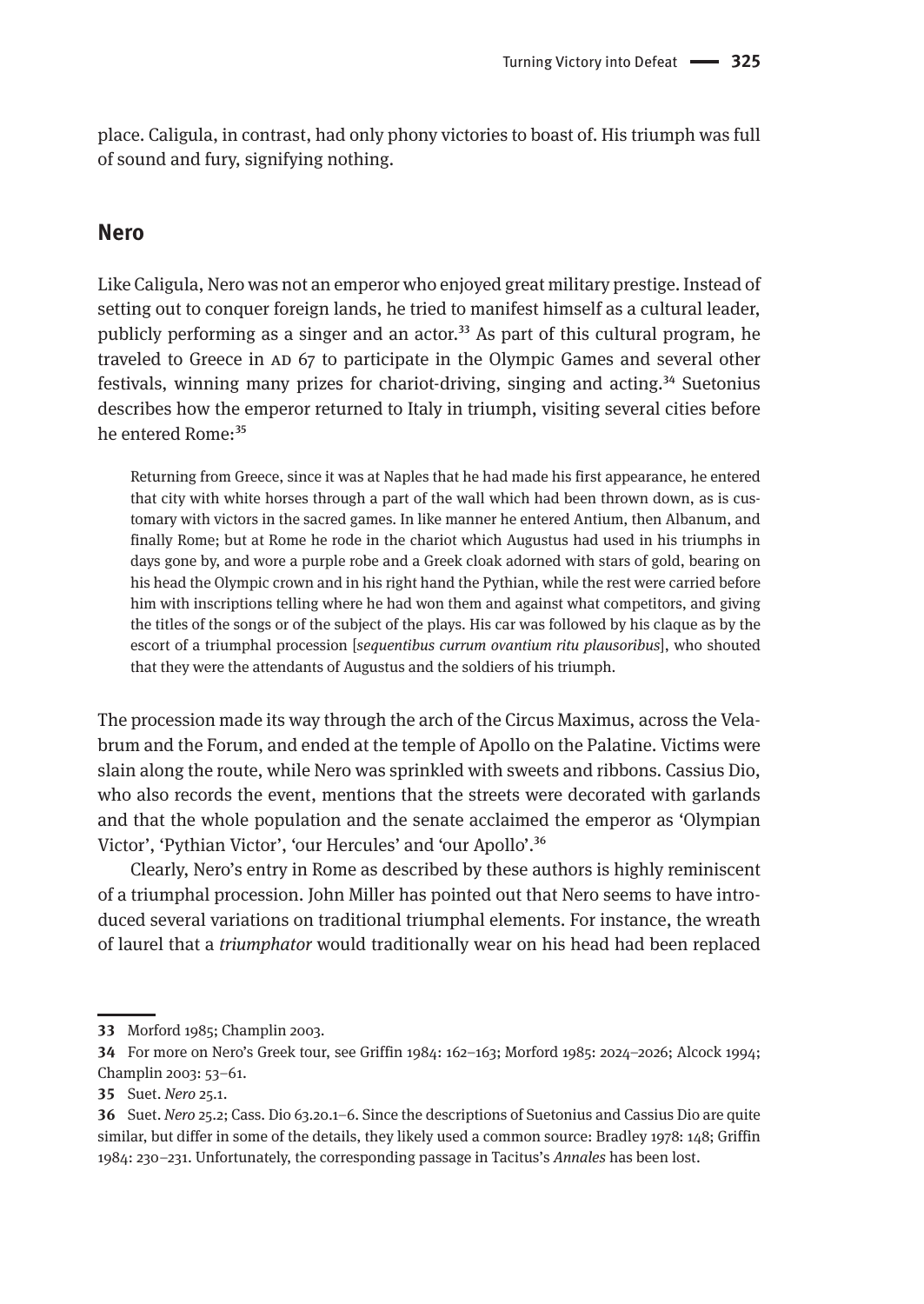with the olive crown of an Olympic victor; the signs which normally told the audience which states and cities had been conquered now bore the names of the games at which Nero had triumphed; and instead of his children accompanying him in the chariot, the emperor had a defeated lyre-player at his side.<sup>37</sup> However, the aspects in which Nero's procession radically differed from a traditional triumph are just as significant. Both Suetonius and Cassius Dio mention that the emperor entered the city through a breach in the city walls, a custom apparently practiced in Greece to welcome home athletes who had been victorious in the Panhellenic games.<sup>38</sup> Rather than following the customary triumphal route, which went around the Palatine counter clockwise, Nero travelled in clockwise direction through the Circus Maximus, over the Velabrum and the Forum – tempting Edward Champlin to remark that Nero's procession "looks like a deliberate anti-triumph".<sup>39</sup> Moreover, Suetonius records that the procession did not culminate at the Capitoline temple of Jupiter Optimus Maximus, but at the temple of Apollo on the Palatine. Instead of Rome's supreme deity, it was the god of beauty and the arts to whom the emperor dedicated his victories.<sup>40</sup>

Catherine Edwards has interpreted Nero's 'cultural triumph' as a deliberate provocation of traditional Roman values, parodying the triumphs of victorious generals from the past.<sup>41</sup> Alternatively, it is possible that the emperor did not seek to provoke, but merely employed the familiar idiom of the ritual to create a new image. Considering Nero's persistent attempts to present himself as a cultural, rather than a military champion, it seems likely that he would use the triumph as a model to stage his glorious return from Greece – especially since he also used triumphal symbolism in other non-military contexts, expanding the applicability of the triumphal vocabulary.<sup>42</sup> Ultimately, however, it is impossible to determine how accurately the accounts of Suetonius and Cassius Dio reflect what actually happened in AD 67. The authors may very well have exaggerated the parallels of Nero's procession to a regular triumph to highlight the (in their eyes) absurdity of the event. In other words, it may have been

**<sup>37</sup>** Miller 2000: 416.

**<sup>38</sup>** Suet. *Nero* 25.1; Cass. Dio 63.20.1. Vitruv. 9, *praefatio* 1 briefly mentions the welcoming ceremony for victorious Greek athletes, but has nothing to say on the breaching of city walls.

**<sup>39</sup>** Champlin 2003: 231.

**<sup>40</sup>** According to Dio, the procession visited the Capitol and then proceeded to the imperial palace, with no mention of a visit to the temple of Apollo (63.20.4). John Miller has suggested that the triumph's culmination at the temple of Apollo was a reference to Virgil's account of Octavian's triumph of 29 bc (*Aen.* 8.714–722), which likewise culminated at this temple. The fact that Nero used Augustus's triumphal chariot speaks in favour of this theory (Miller 2000).

**<sup>41</sup>** Edwards 1994: 90.

**<sup>42</sup>** Griffin 1984: 230–234. Examples include Nero receiving the Armenian king Tiridates dressed in the guise of a triumphing general (Suet. *Nero* 13.1; Cass. Dio 63.4.1–3) and conferring the *ornamenta triumphalia* on men for other than military services (Suet. *Nero* 15.2).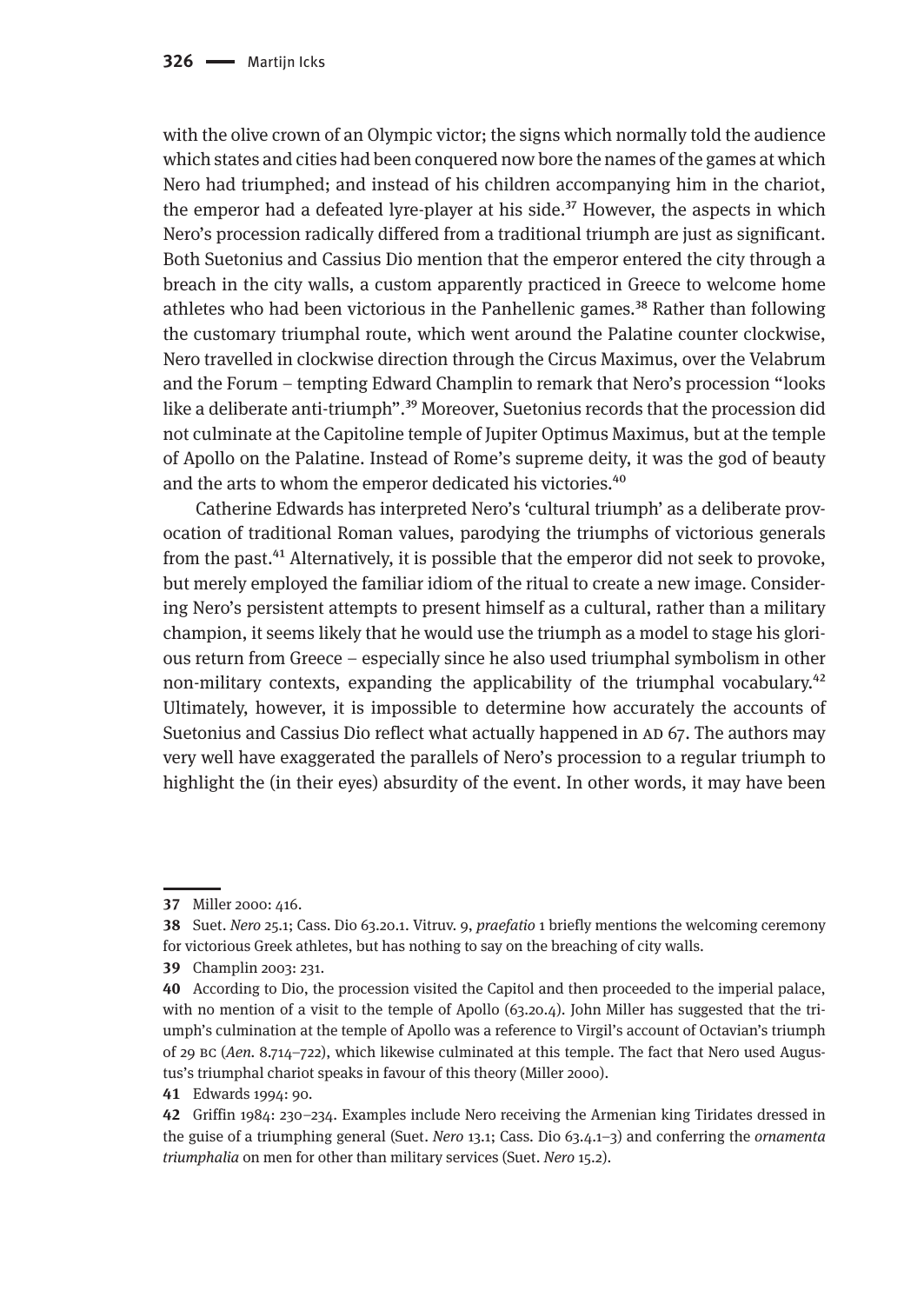Suetonius and Dio, rather than Nero himself, who turned the emperor's return from Greece into a parody of a triumph.<sup>43</sup>

Suetonius certainly seems to employ this strategy in the next lines of his account, describing how Nero erected statues of himself as a lyre-player and only addressed the soldiers by letter or through an intermediary in order to save his voice. Allegedly, the artistically inclined ruler was even accompanied by an assistant who reminded him to spare his vocal organs and held a handkerchief to his mouth.<sup>44</sup> Dio is even more explicit in his disapproval. The historian closes his account of the cultural triumph with an acid remark, aimed at the senators who acclaimed the emperor as Olympian Victor, Hercules and Apollo. "I might, to be sure", he comments, "have used circumlocutions, but why not declare their very words? The expressions that they used do not disgrace my history; rather, the fact that I have not concealed any of them lends it distinction."45 Obviously, these authors had little sympathy or understanding for what the emperor was trying to do. In their worldview, there was no room for a ruler who aspired to shine as an artist or a chariot-driver. If a victory had not been achieved on the battlefield, it did not count as a victory at all.

### **Regular 'bad' triumphs**

In the case of Caligula and Nero, criticism focused on their transgression of the traditional forms of the ritual as they had been established during the Republic – i.e. a procession through the *pomerium* of Rome, following a standard route and characterized by standard attributes and actions, such as the sacrifice of white bulls at the temple of Jupiter. Although variations in the repertoire of triumph were probably much greater than is often assumed, as Beard has argued, it is evident that events such as Caligula's spectacle at Baiae and the 'musical triumph' of Nero fell outside the norms of what Greco-Roman authors understood as a 'proper' Roman triumph.<sup>46</sup>

Clearly, not all emperors were as creative (or as recalcitrant) as Caligula and Nero in inventing new forms of triumphal rituals. However, that did not mean their displays escaped criticism and mockery by ancient authors. Since the triumphs these emperors celebrated adhered more closely to traditional forms, literary attacks on these events were also more or less standardized. Every triumph constituted a claim that the emperor had gained a significant victory – a claim that could easily be contested. Claudius, for instance, is said to have celebrated a triumph of "great splendor" because of his conquest of Britain, although Suetonius claims that the emperor

**<sup>43</sup>** Morford 1985: 2026.

**<sup>44</sup>** Suet. *Nero* 25.3.

**<sup>45</sup>** Cass. Dio 63.20.6

**<sup>46</sup>** Beard 2007 : 80–106, 266–272.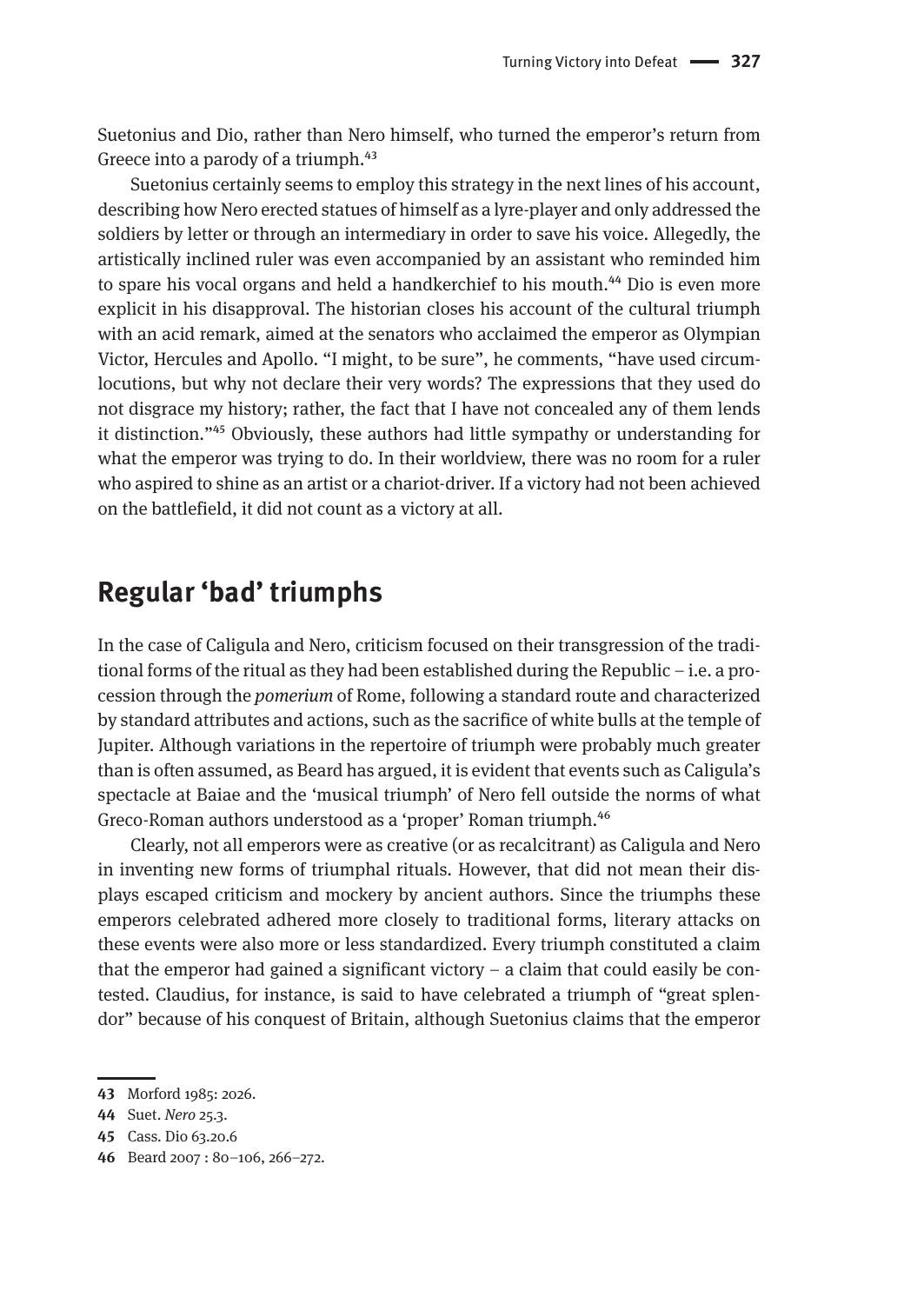received dominion over the new territories "without any battle or bloodshed". These words were not intended as a recommendation, since the author introduces the conquest with the remark that Claudius "made but one campaign and that of little importance".47 Likewise, Dio records that Claudius accepted the *ornamenta triumphalia* for his annexation of Mauretania in AD 44, "though he had not gained any success and had not yet come to the throne when the war was finished".<sup>48</sup>

A recurring motif in 'bad' triumphs is the use of fake prisoners or booty. Allegedly, when Caligula returned from his failed campaign in Germany, he made a selection of tall Gauls he deemed "worthy of a triumph". These men were ordered to dye their hair red, let it grow long and learn to speak the Germanic language, so he could present them as captives in his triumphal procession.<sup>49</sup> Domitian pulled off a similar trick when he celebrated his Germanic victory, purchasing 'captives' from traders. After the emperor had been forced to make peace with the Dacian king Decebalus, "he graced the festival that followed with many exhibits appropriate to a triumph, though they came from no booty that he had captured". On the contrary, establishing peace with the Dacians had been a very costly affair, Dio informs us, and the so-called 'booty' actually consisted of imperial furniture! The fact that Domitian considered even the contents of his own palace as spoils of war made him conqueror over the Romans, rather than the Dacians, and betrayed the extent to which this tyrant had "enslaved even the Empire itself".<sup>50</sup> Small wonder, then, that Pliny the Younger was relieved when Trajan ascended the throne, so he could look forward to the day "when the Capitol shall see no masquerade of triumph, the chariots and sham trappings of a false victory, but an emperor coming home with true and genuine honour".<sup>51</sup>

Also noteworthy is the case of Gallienus, whose triumph is related in great detail by the anonymous author of the *Historia Augusta*. Allegedly, the emperor treacherously slew a group of disarmed soldiers at Byzantium and then tried to sell this heinous deed as a major victory to the people of Rome. During the lavish celebration of his decennial festival, Gallienus proceeded to the Capitol in a splendorous procession, dressed in triumphal garb and accompanied by senators, knights and soldiers. Groups of men dressed as Goths, Sarmatians, Franks and Persians marched

**<sup>47</sup>** Suet. *Claud.* 17.1–2: *sine ullo proelio aut sanguine*. Ironically, Suetonius claims that Claudius launched the campaign because he desired "the glory of a legitimate triumph".

**<sup>48</sup>** Cass. Dio 60.8.6. Other notable examples include Caligula being styled Germanicus and Britannicus because of his erotic conquests (Cass. Dio 59.25.5a; see Barrett 1989: 287 n. 56), Otho claiming credit for a victory against the Sarmatians which had been won in his absence (Tac. *Hist.* 1.79) and Theodosius I entering Constantinople as if he were celebrating a triumph in a period of crisis (Zos. 4.33.1).

**<sup>49</sup>** Suet. *Cal.* 47.

**<sup>50</sup>** Tac. *Agr.* 39.1; Cass Dio 67.7.2–4.

**<sup>51</sup>** Plin. *Paneg*. 16.3: *non mimicos currus, nec falsae simulacra victoriae*.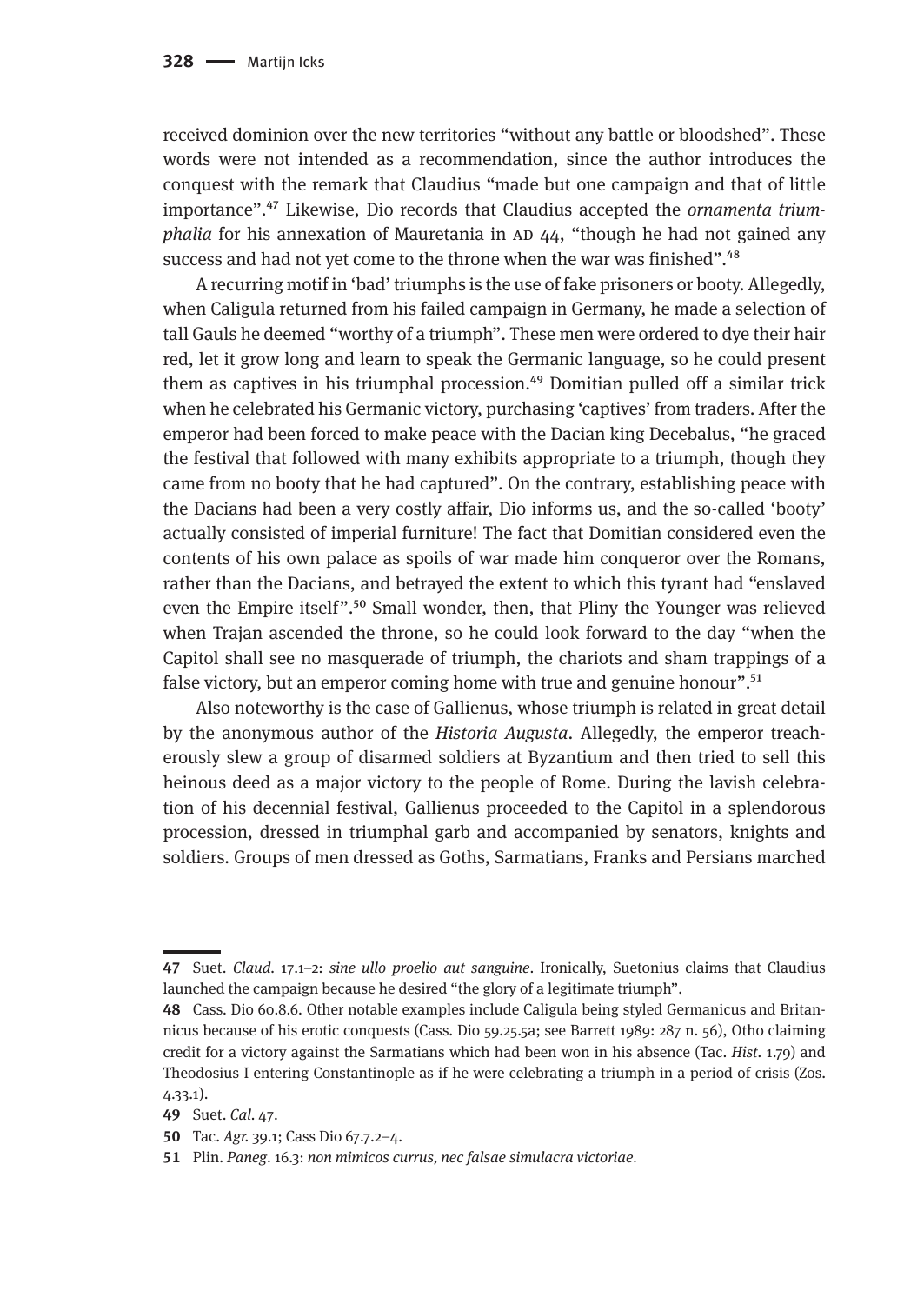along in the parade, representing the peoples the emperor claimed to have subdued.<sup>52</sup> However,

As a band of Persians, supposed to be captives [*quasi captivorum*], was being led along in the procession (such an absurdity!), certain wits mingled with them and most carefully scrutinized all, examining with open-mouthed astonishment the features of every one; and when asked what they meant by that sagacious investigation, they replied, 'We are searching for the Emperor's father'.53

Through this anecdote, the author undermines Gallienus's credibility in one fatal stroke. Not only does he draw attention to the fact that the captives marching in the procession were fake, he also reminds his readers of the sad fate of Valerian, the first and only emperor ever to be taken captive by the Persians. Since Gallienus had not been able to free his father – worse, had not even tried – his boasts of military victory over these dreaded enemies rang hollow and revealed him as a hypocrite.

In some instances, it is not the triumph as such which is questioned by the authors, but the behaviour of the emperor during the proceedings. The most shocking lack of decorum was allegedly displayed by Commodus, who saw no problems in seating Saoterus, his "partner in depravity", next to him in the *triumphator*'s chariot and repeatedly kissed him for all the world to see. Even if the story is true, the fact that the biographer recorded only this scandalous detail from what must have been a splendorous occasion shows the remarkable degree to which ancient authors could determine a triumph's status for posterity. At the other end of the spectrum, Constantius II acted more like a statue than like a human being during his triumphal entry in Rome in ad 357. Ammianus Marcellinus records how the emperor stood completely motionless in his chariot, gazing straight ahead without ever turning his face, "neither did he nod when the wheel jolted nor was he ever seen to spit, or to wipe or rub his face or nose, or move his hands about". In fact, he only moved when he passed through high gates, for then he stooped, "although he was very short".<sup>54</sup> With this remark, Ammianus makes fun of an emperor who wanted to appear larger than life. As Richard Flower has remarked, the historian regularly compares people to images to undermine their authority, for instance when he describes the senators who come out to meet Constantius as "august likenesses of the patrician stock" – in other words, as mere reflections of their glorious ancestors. Likewise, the triumph-

**<sup>52</sup>** SHA *Gall.* 7.2–8.7. As has been argued by Bray 1997: 187–188, the story about Gallienus's treacherous slaughter of the Byzantines (which is not mentioned by any other source) is extremely unlikely. Clearly, it constitutes yet another attempt by the biographer to undermine the emperor's military prestige.

**<sup>53</sup>** SHA *Gall.* 9.5–6.

**<sup>54</sup>** SHA *Comm*. 3.6; Amm. 16.10.9–11.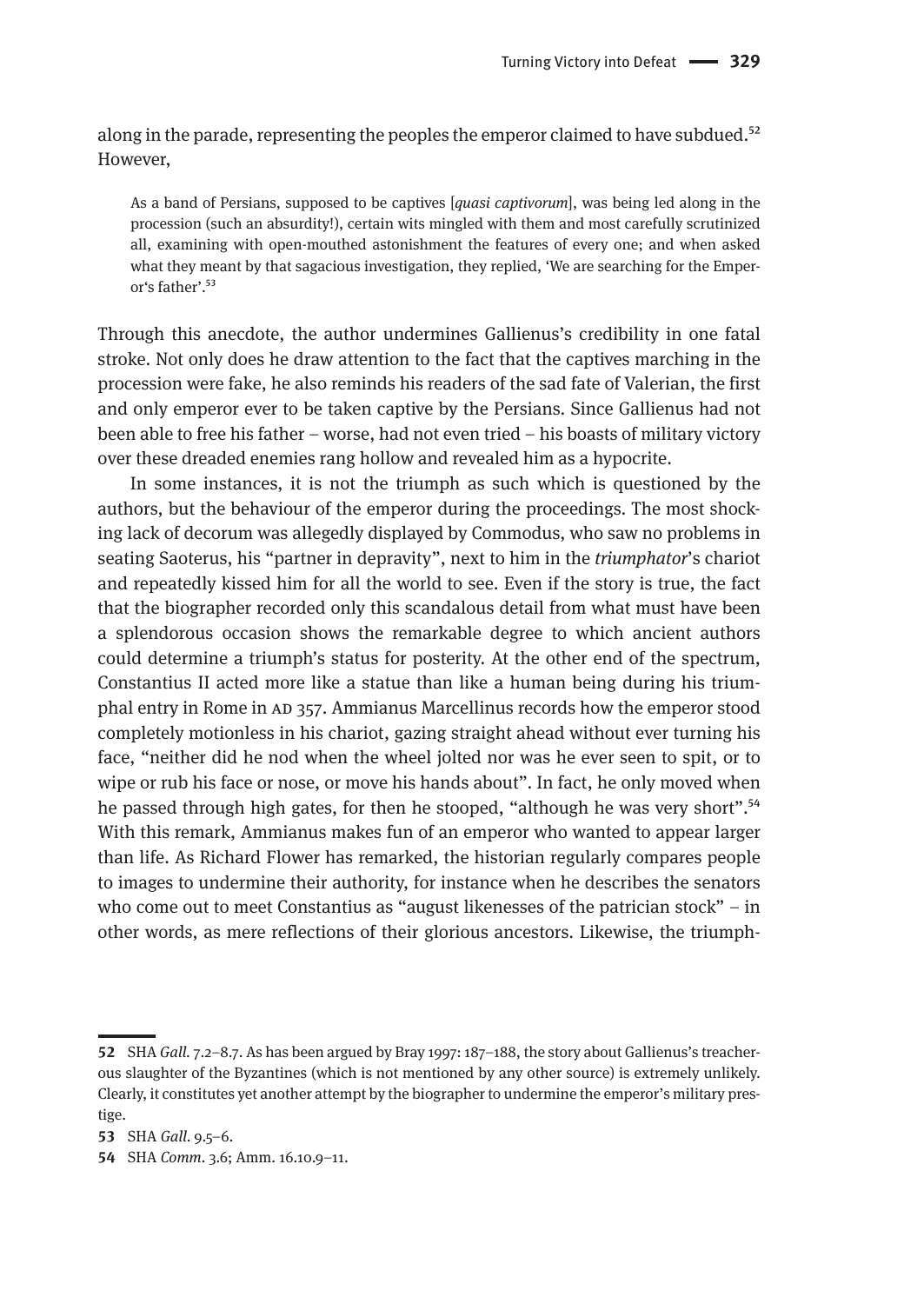ing emperor, behaving "as though an image of a man", only demonstrates how far removed he is from the ideal he aspires to.<sup>55</sup>

It may well be that Ammianus did not just target Constantius II with his mocking description. As the author remarks, the emperor celebrated, "without a title, a victory over Roman blood". The same criticism could be levelled at Theodosius I, who had entered Rome in triumph in  $AD$  389 – and hence shortly before Ammianus's work was published – after defeating the usurper Magnus Maximus. We can assume that the historian's readers would have applied his accusation against Constantius to the present emperor, as well.<sup>56</sup> This brings us to another aspect of triumphal criticism, namely the subtle art of discrediting contemporary rulers by focusing on similar bad behaviour by predecessors. Unfortunately, such allegations are often hard to substantiate. For instance, one might be tempted to read some criticism of Caracalla in Dio's account of Caligula's triumph at Baiae, since the claims that the Julio-Claudian emperor wore Alexander's breastplate and had a certain Darius of Parthian origin among his 'captives' evoke Caracalla's aspirations to model himself after the great Macedonian conqueror. At the same time, however, we should note that both these elements are already present in the biography of Suetonius, whom we could hardly suspect of holding a grudge against Caracalla.<sup>57</sup> At best, therefore, Dio may be said to have reproduced the details in his narrative because he thought they would strike a chord with contemporary audiences. In short, determining authorial intentions remains a tricky business, and we can only seek to temper wild speculation with plausible reasoning.

### **Conclusion**

Since any Roman triumph essentially constituted a claim to military victory, we need not be surprised that most criticism of triumphal rituals aimed at the validity of these claims, questioning whether an emperor had truly earned this high honour. In the eyes of hostile historians and biographers, of course, he had not. As we have seen, Greco-Roman literature abounds with accounts of rulers who made use of fake captives or fake booty, or claimed honours that far exceeded their actual achievements. Perhaps the best example of an emperor who did not know when to stop tooting his own horn is Domitian, whose habit of erecting one triumphal arch after the other

**<sup>55</sup>** Amm. 16.10.5: *reverendas patriciae stirpis effigies*; 10: *tamquam figmentum hominis*; Flower 2015: 830–833. See also Hartke 1951: 313–315.

**<sup>56</sup>** Amm. 16.10.1; McCormick 1986: 80–83. Perhaps the most notable example of a ruler being criticized for celebrating a victory over Roman citizens with a triumphal procession is Julius Caesar: Plut. *Caes*. 56.7–9; App. *Civ.* 2.101.

**<sup>57</sup>** Cass. Dio 59.17.1–7; Suet. *Cal.* 19.1–3, 52.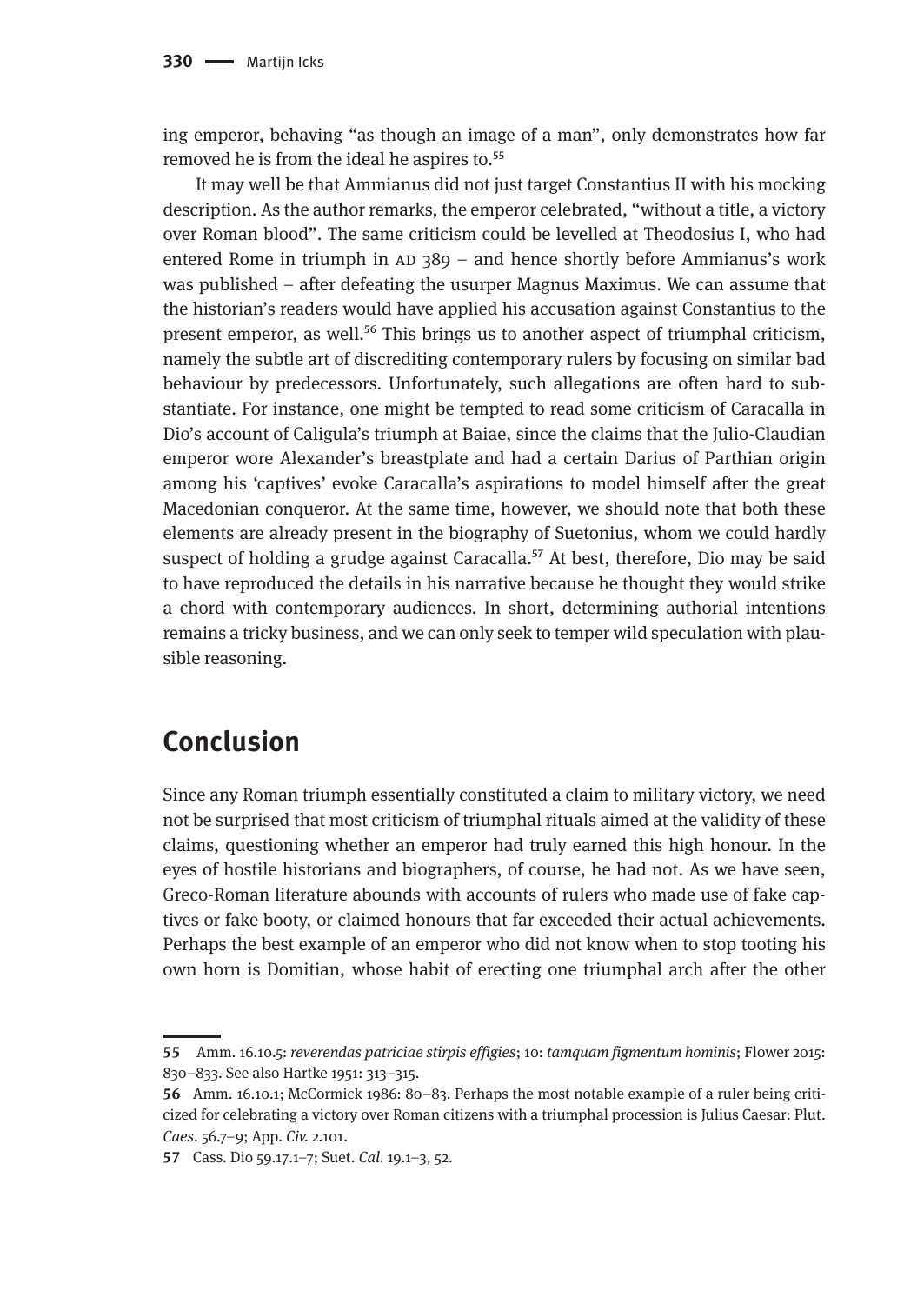allegedly caused an anonymous contemporary to write 'It is enough' on one of the ubiquitous monuments.<sup>58</sup> Alleging that certain rulers had not earned their triumphs, ancient authors did not only diminish the military prestige that these men had sought to boost, but also revealed them as either madmen with delusions of grandeur, or as a cynical hypocrites who tried to deceive their own people. As Beard has succinctly stated: "In its simplest terms, 'good emperors' held proper triumphs for proper victories, while 'bad emperors' held sham ceremonies for empty victories".59

The best demonstrations of imperial hubris in Greco-Roman literature are triumphal celebrations that transgress the conventional forms of the ritual, shaping it into something new that was not in concordance with the *mos maiorum*. Caligula's 'triumph' at Baiae is a prime example, demonstrating the arrogance of an emperor who took himself for a new Alexander and aimed to defy nature itself with his ride over water. Significantly, ancient authors could emphasize the triumphal aspects of certain imperial celebrations to make the emperor in question stand out as worse than he otherwise would. Mark Antony's so-called 'triumph' in Alexandria demonstrates this nicely, since this event would not have carried such grave implications if Plutarch and Cassius Dio had simply interpreted it as a harmless Dionysian procession (as it perhaps was), rather than presenting it as a treacherous attempt to transplant one of Rome's most sacred rituals to foreign soil. Suetonius and Dio may have employed a similar technique in their hostile descriptions of Nero's 'Greek triumph'. Clearly, this event would not have been nearly as ludicrous and shameful if it had not so closely paralleled a regular Roman triumph, since the similarities implied that the emperor presented his victories in chariot-driving and singing contests as equal to the military successes of regular *triumphatores*. Of course, we can only speculate to what extent this notion is due to literary distortion, and to what extent it was an unintended consequence of the way that Nero himself designed the ritual. Nevertheless, deliberately comparing an imperial celebration to a triumph made the targeted ruler vulnerable to accusations of transgression that would not be as poignant if the celebration was *not*  interpreted in triumphal terms.

It was even possible to go one step further: the idiom of triumph could be applied to situations that did not constitute any kind of celebration at all. Mary Griffin has drawn attention to Tacitus's Neronian narrative, remarking how the author repeatedly makes a travesty of Roman concepts of military glory to highlight the emperor's unworthiness.<sup>60</sup> One intriguing example is Nero's return to Rome after the murder of his mother. According to Tacitus, the young ruler fretted over the way the Roman people would receive him, but was calmed by his courtiers, who assured him that eve-

**<sup>58</sup>** Suet. *Dom.* 13.2.

**<sup>59</sup>** Beard 2007: 271.

**<sup>60</sup>** Griffin 1984: 230–231.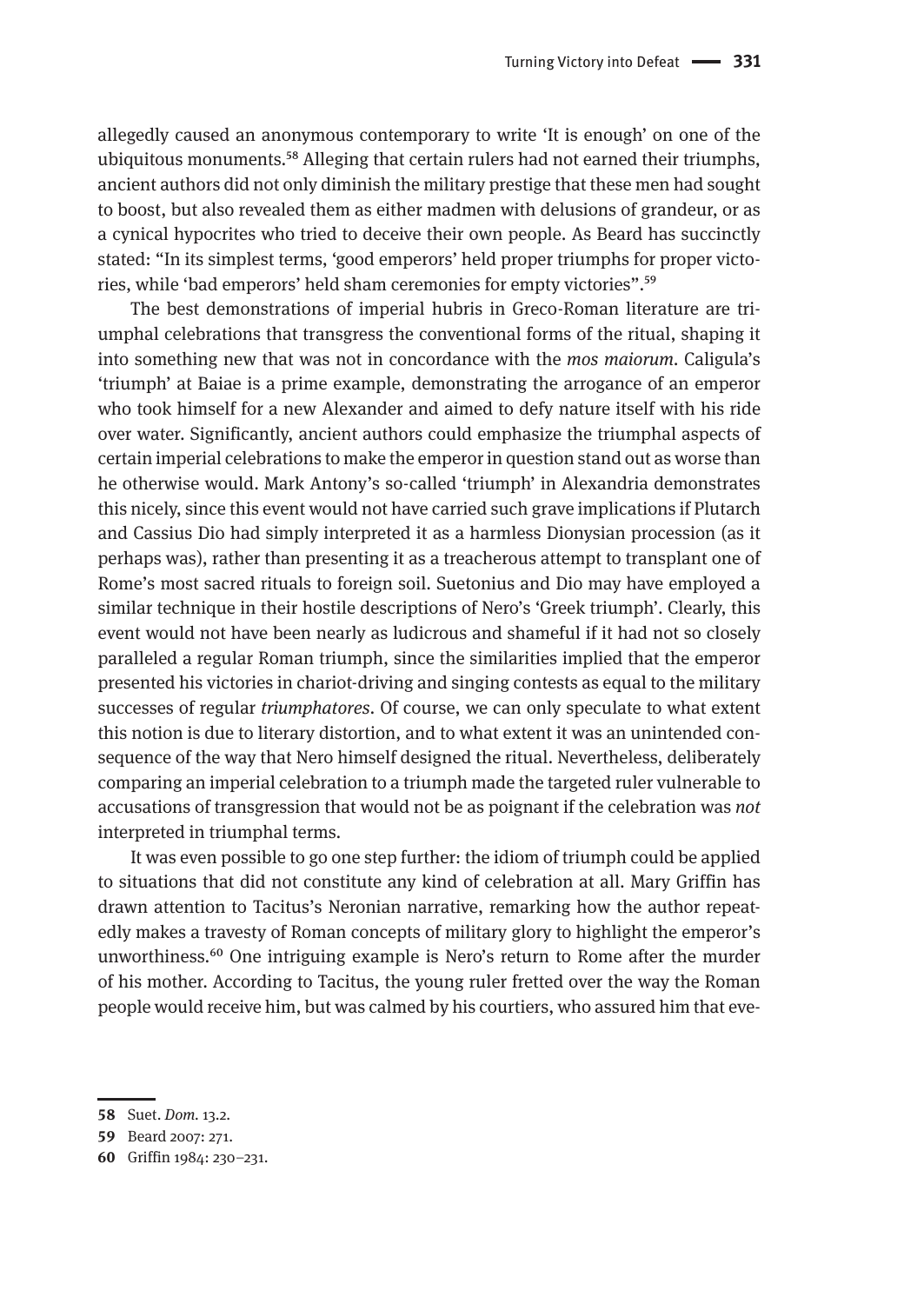rybody would be rejoicing about Agrippina's death. Travelling ahead of the emperor, these men

… found, indeed, an alacrity which surpassed their promises: the tribes on the way to meet him; the senate in festal dress; troops of wives and of children disposed according to their sex and years, while along his route rose tiers of seats of the type used for viewing a triumph. Then, flushed with pride, victor over the national servility [*publici servitii victor*], he made his way to the Capitol, paid his grateful vows, and abandoned himself to all the vices, till now retarded, though scarcely repressed, by some sort of deference to his mother.<sup>61</sup>

Needless to say, a triumphal celebration like this never happened. The event was made up by Tacitus to stress the depths to which Rome had fallen – not only because of the boundless cruelty of Nero, who did not even shrink back from killing his own mother, but also because of the shameless servitude of the Roman people, who were prepared to applaud the emperor for his heinous deed. Describing Nero's return as a triumph put it in stark contrast to the glorious deeds of the Roman generals of the past, whose exploits had truly been worth celebrating. The emperor's alleged victory over Agrippina, on the other hand, signified nothing but his ultimate moral defeat.

## **Bibliography**

Alcock, S. E. (1994): Nero at Play? The Emperor's Grecian Odyssey. In: J. Elsner & J. Masters (eds.): Reflections of Nero: Culture, History & Representation. London, 98–111.

Balsdon, J. P. V. D. (1934): The Emperor Gaius (Caligula). Oxford.

Barchiesi, A, Rüpke, J. & Stephens, S. (eds.) (2004): Rituals in Ink: A Conference on Religion and Literary Production in Ancient Rome. Stuttgart.

Barrett, A. A. (1989): Caligula: The Corruption of Power. London.

Bastien, J.-L. (2007): Le Triomphe romain et son utilisation politique à Rome aux trois derniers siècles de la République. Rome.

Beard, M. (2007): The Roman Triumph. Cambridge.

Benoist, S. (2005): Rome, le prince et la Cité: pouvoir impérial et cérémonies publiques (ler siècle av. – début du IVe siècle apr. J.-C.). Paris.

Bradley, K. R. (1978): Suetonius' Life of Nero: A Historical Commentary. Brussels.

Bray, J. J. (1997): Gallienus: A Study in Reformist and Sexual Politics. Kent Town.

Buc, P. (2001): The Dangers of Ritual: Between Early Medieval Texts and Social Scientific Theory. Princeton.

Champlin, E. (2003): Nero. Cambridge.

Edwards, C. (1994): Beware of Imitations: Theatre and the Subversion of Imperial Identity. In J. Elsner & J. Masters (eds.): Reflections of Nero: Culture, History & Representation. London, 83–97.

Flower, R. (2015): Tamquam Figmentum Hominis: Ammianus, Constantius II and the Portrayal of Imperial Ritual. CQ 65, 822–835.

**<sup>61</sup>** Tac. *Ann.* 14.13.